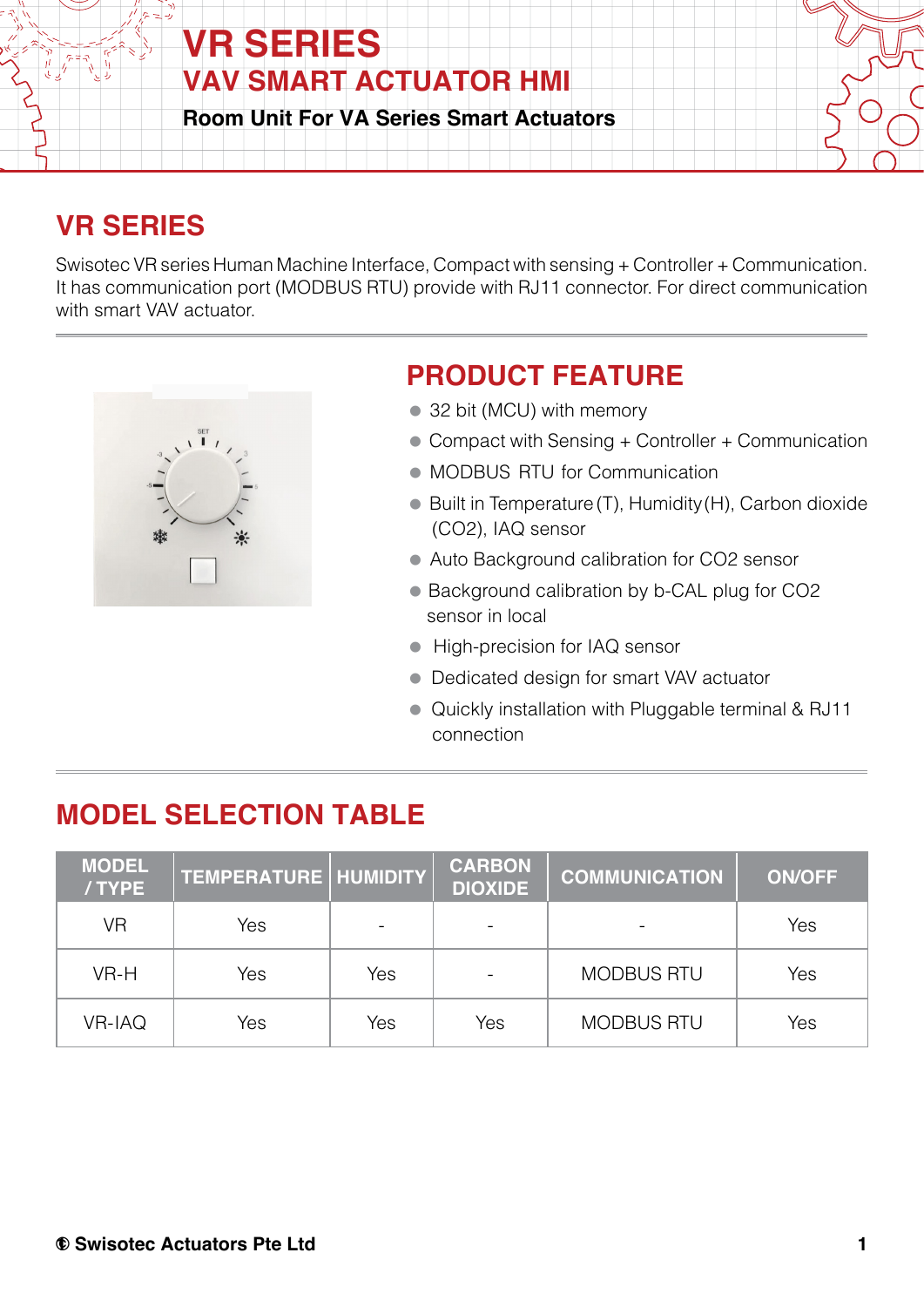

# **DIMENSION (mm)**



# **TECHNICAL SPECIFICATION**

| <b>MODEL NUMBER</b>       | <b>VR</b>                                                           |  |  |  |
|---------------------------|---------------------------------------------------------------------|--|--|--|
| <b>MCU</b>                | 32 bit CPU (MCU) with memory                                        |  |  |  |
| <b>DIMENSION</b>          | 90mm(W)*90mm(H)*36mm(D)                                             |  |  |  |
| <b>WEIGHT</b>             |                                                                     |  |  |  |
| $\bullet$ VR              | 122 g                                                               |  |  |  |
| $\bullet$ VR-H            | 122 g                                                               |  |  |  |
| $\bullet$ VR-IAQ          | 130 <sub>g</sub>                                                    |  |  |  |
| <b>BUTTON</b>             | ON-OFF switch & UP Down setting                                     |  |  |  |
| <b>COMMUNICATION</b>      | MODBUS RTU RS-485 loop, speed to 9600 BPS, 30 m                     |  |  |  |
| <b>OPERATING</b>          | 0°C50°C, 2090%RH, non condensing                                    |  |  |  |
| <b>POWER SUPPLY</b>       | 12 VDC, 1VA                                                         |  |  |  |
| <b>DISPLAY</b>            | 61.5*39.6mm LCD with backlight                                      |  |  |  |
| <b>TEMPERATURE SENSOR</b> |                                                                     |  |  |  |
| $\bullet$ VR              | 10KΩ @25°C (NTC) Thermistor, 0°C50°C, ±0.3°C                        |  |  |  |
| $\bullet$ VR-H            | 10KΩ @25°C (NTC) Thermistor, 0°C50°C, ±0.3°C                        |  |  |  |
| $\bullet$ VR-IAQ          | CMOS, 0°C50°C, ±0.2°C                                               |  |  |  |
| <b>HUMIDITY SENSOR</b>    | CMOS, 0100%RH, ±2%RH                                                |  |  |  |
| <b>CARBON DIOXIDE</b>     | Non-dispersive infrared (NDIR), 4002000ppm, ±30ppm+3% of reading    |  |  |  |
|                           | ABC (Automatic Baseline Correction) & bCAL (background calibration) |  |  |  |
| <b>HOUSING</b>            | ABS+PC, IP30                                                        |  |  |  |
| <b>CERTIFICATION</b>      | CE(EMC Directive 2004/108/EC)                                       |  |  |  |